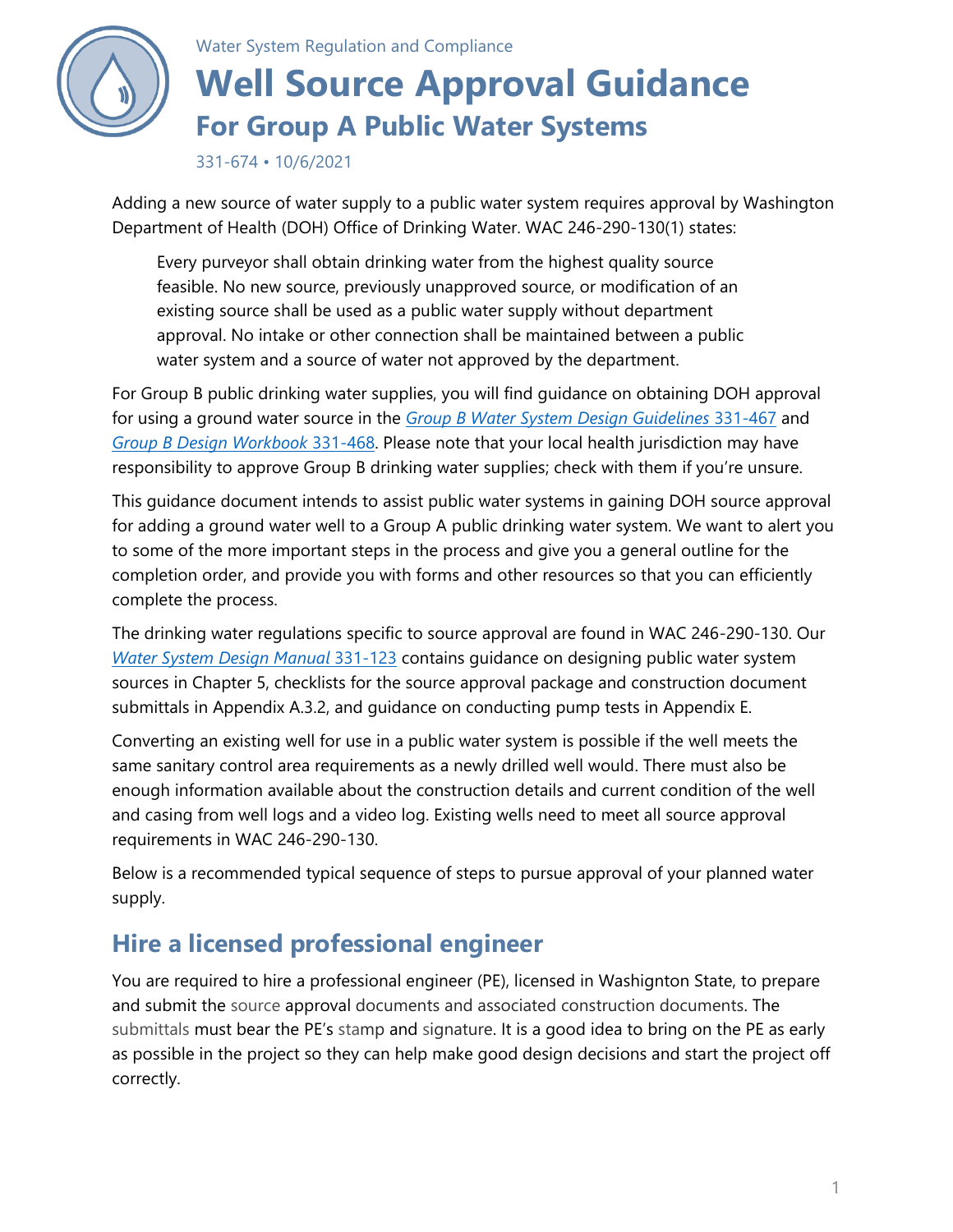If the needed pumping rate of the new well has not been determined through some other process such as a water system planning document, have your PE provide analysis and calculations that identify the needed pumping rate. That analysis along with documentation such as water rights and the well site inspection needs to be included with the source approval documents as described below.

#### **Assemble water right documents**

Unless the new well falls under the water rights exemption (discuss this with Washington Department of Ecology [Ecology] or visit their [Groundwater Permit Exemption website\)](https://ecology.wa.gov/Water-Shorelines/Water-supply/Water-rights/Groundwater-permit-exemption). You must provide Ecology documentation that permits the planned withdrawal. This documentation must include a *[Water Rights Self-Assessment Form](https://www.doh.wa.gov/Portals/1/Documents/Pubs/331-372-F.docx)* 331-372. If you are claiming that the well is permit exempt, you must provide documentation of water system usage demands to demonstrate that permit exemption criteria are met.

# **Well site inspection**

Schedule a well site inspection with your local health jurisdiction (LHJ) or DOH before drilling your well. Most LHJs contract with DOH to conduct well site inspections. The well site inspection identifies any potential contaminant sources (existing or planned) that are near the proposed well. See the *[Sanitary Control Area Protection](https://www.doh.wa.gov/portals/1/Documents/pubs/331-453.pdf)* 331-453 regarding keeping the sanitary control area around the well free of potential sources of contamination. If the well is drilled before the well site is approved, DOH is under no obligation to approve the new well as a public water supply.

### **Drill the well and conduct testing**

The *[Water System Design Manual](https://www.doh.wa.gov/Portals/1/Documents/Pubs/331-123.pdf)* 331-123 explains the required water quality testing in Section 5.1.1, and it provides guidance for pump testing in Appendix E. We recommend that you collect the needed water quality samples at the end of the pump test, to assure a representative sampling of the aquifer water quality.

### **Complete the source approval documents package**

In addition to the above items, complete all other documentation necessary (see the checklist in Appendix A.3.2 of the *[Water System Design Manual](https://www.doh.wa.gov/Portals/1/Documents/Pubs/331-123.pdf)* 331-123. Other documents needed to complete the source approval package include:

- *[Susceptibility Assessment Form](https://www.doh.wa.gov/Portals/1/Documents/4200/331-274-F.doc)* 331-274-F and instructions (see Appendix F of the *[Wellhead Protection Program Guidance Document](https://www.doh.wa.gov/Portals/1/Documents/Pubs/331-018.pdf)* 331-018). For more information on source water protection, see Section 5.2 in the *[Water System](https://www.doh.wa.gov/Portals/1/Documents/Pubs/331-123.pdf)  [Design Manual](https://www.doh.wa.gov/Portals/1/Documents/Pubs/331-123.pdf)* 331-123, and also see our [Source Water Protection webpage.](https://www.doh.wa.gov/CommunityandEnvironment/DrinkingWater/SourceWater/SourceWaterProtection)
- *[Covenants for Public Water Supply Protection](http://www.doh.wa.gov/portals/1/Documents/pubs/331-048.pdf)* 331-048—a fact sheet that explains how to establish land use protection for the sanitary control area of the well.
- Template forms for *Declaration of Covenant* and *Restrictive Covenant*—included as attachments to this guidance document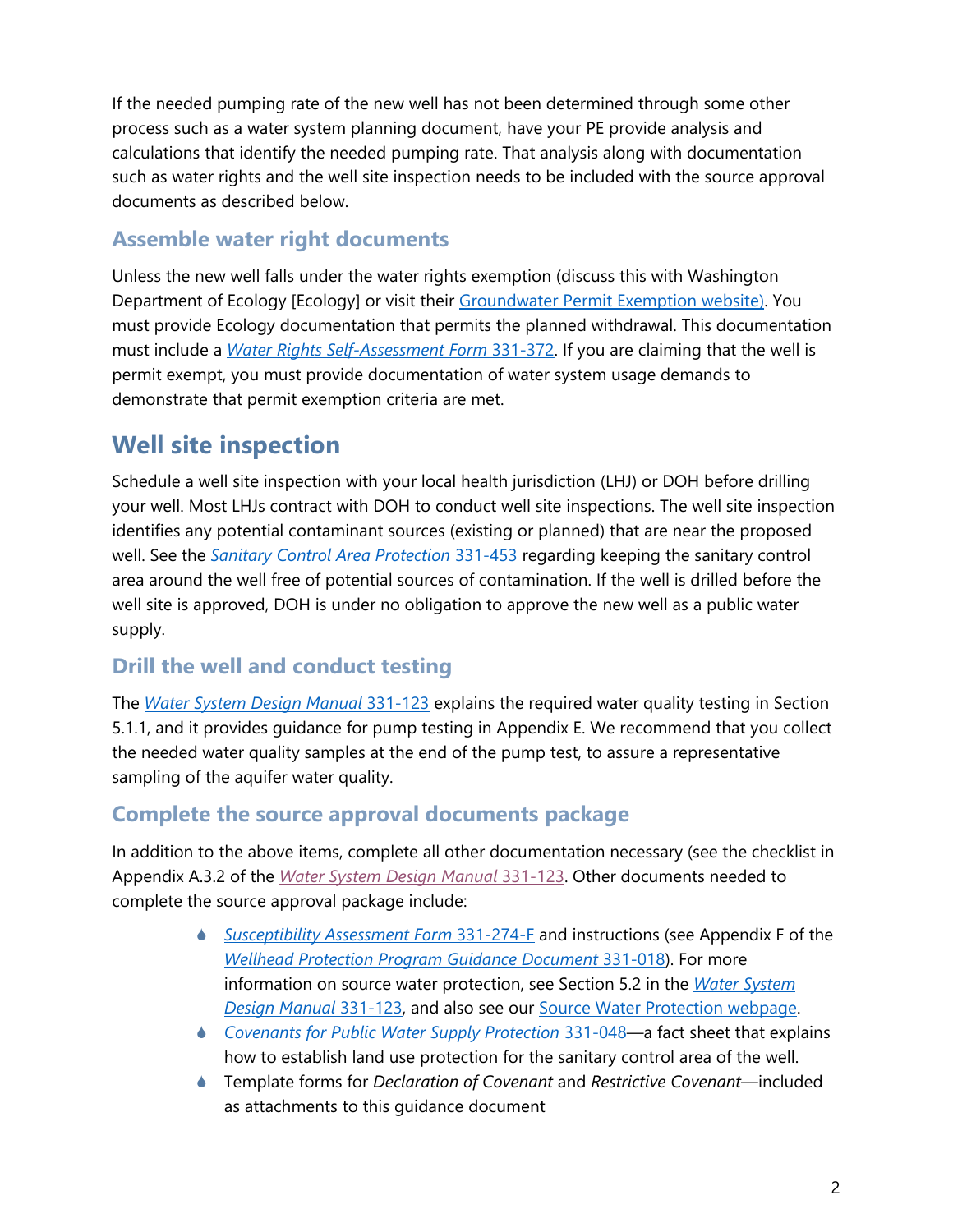The source approval documentation needs to include an evaluation of the corrosion potential of the new source's water quality on the system, or alternatively the system's lead and copper sampling may be reset to initial monitoring.

## **Design infrastructure improvements**

Design construction documents for all improvements associated with the new well; including pipes, valves, controls, treatment (if necessary), buildings, and the like (see the checklist in Appendix A.3.2 of the *[Water System Design Manual](https://www.doh.wa.gov/Portals/1/Documents/Pubs/331-123.pdf)* 331-123). Please reference [Water Systems](https://www.watersystemscouncil.org/resources/well-standards/pas-97/)  [Council Standard PAS-97 \(2019\)](https://www.watersystemscouncil.org/resources/well-standards/pas-97/) in selecting the pitless unit and well cap. Include specifications for the disinfection and testing once construction of the new facilities is complete.

#### **Submit source approval and construction documents**

Submit a *[Project Approval Application Form](https://www.doh.wa.gov/Portals/1/Documents/Pubs/331-149.docx)* 331-149 and source documents package under the stamp and signature of the PE to DOH for written approval. DOH will forward the water rights portion of your submittal to Ecology for their review and comment.

### **After obtaining approval, begin construction of well improvements**

Before starting construction on the physical improvements needed to connect the well to the water system and make it operational, you need to have received written DOH approval of construction documents. This is required by WAC 246-290-120(2).

### **Submit the construction completion report and revise water facilities inventory**

Upon completing construction of the new source infrastructure, but prior to use, submit to us a *[Construction Completion Report](https://www.doh.wa.gov/Portals/1/Documents/Pubs/331-121-F.pdf)* 331-121 and an updated water facilities inventory with the new well and any other relevant updates.

If you have any questions or need additional information, feel free to contact your DOH Regional Engineer, see our [staff contact information web page.](https://www.doh.wa.gov/CommunityandEnvironment/DrinkingWater/OfficesandStaff/EasternRegionalOfficeStaff)

# **For more information**

Our publications are online at [doh.wa.gov/drinkingwater.](http://www.doh.wa.gov/drinkingwater)

Contact our nearest regional office from 8 AM to 5 PM, Monday through Friday. If you have an after-hours emergency, call 877-481-4901.

[Eastern Region,](https://www.doh.wa.gov/CommunityandEnvironment/DrinkingWater/OfficesandStaff/EasternRegionalOfficeStaff) Spokane Valley 509-329-2100.

[Northwest Region,](https://www.doh.wa.gov/CommunityandEnvironment/DrinkingWater/OfficesandStaff/NorthwestRegionalOfficeStaff) Kent 253-395-6750.

[Southwest Region,](https://www.doh.wa.gov/CommunityandEnvironment/DrinkingWater/OfficesandStaff/SouthwestRegionalOfficeStaff) Tumwater 360-236-3030.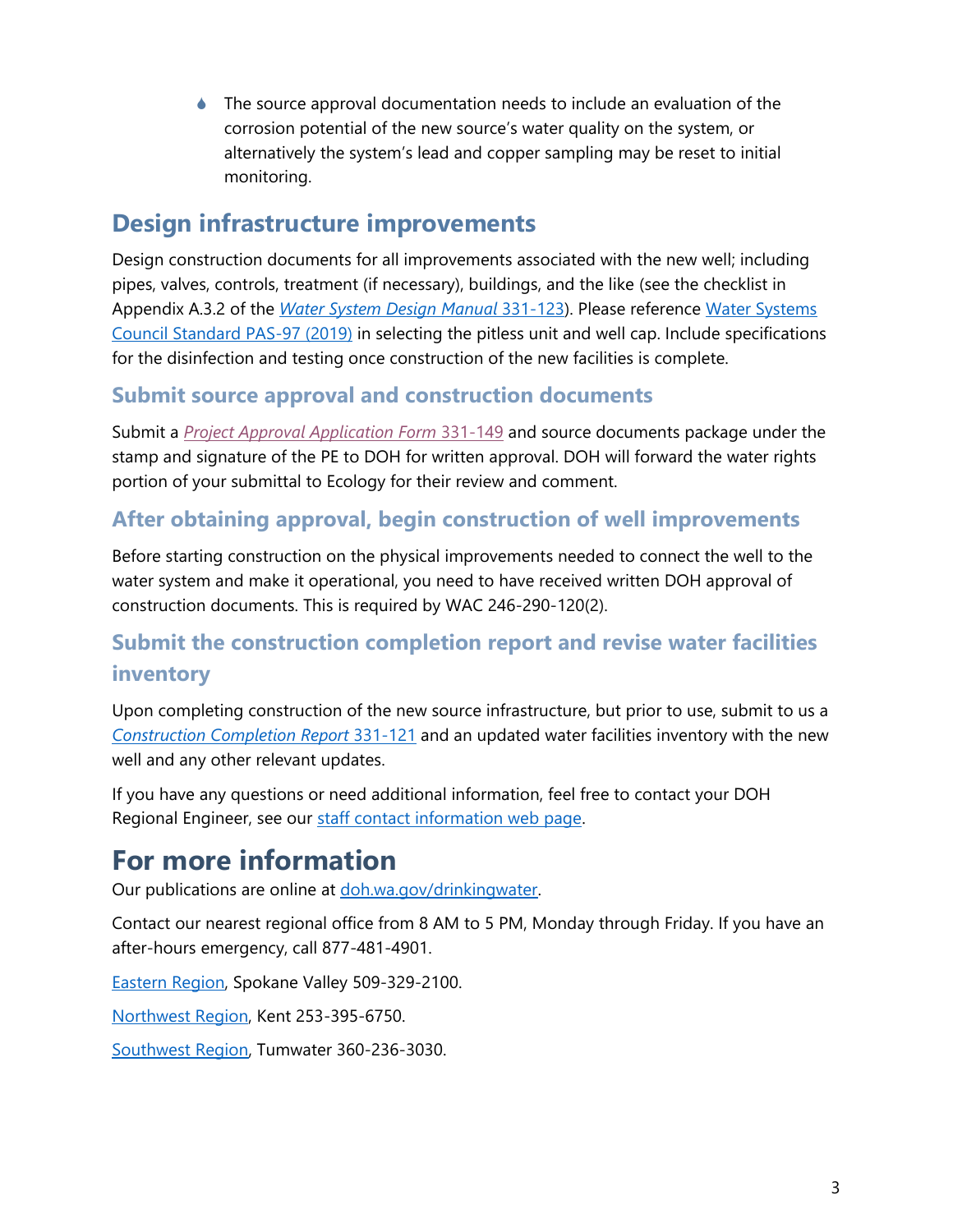

To request this document in another format, call 1-800-525-0127. Deaf or hard of hearing customers, please call 711 (Washington Relay) or email [civil.rights@doh.wa.gov.](mailto:civil.rights@doh.wa.gov)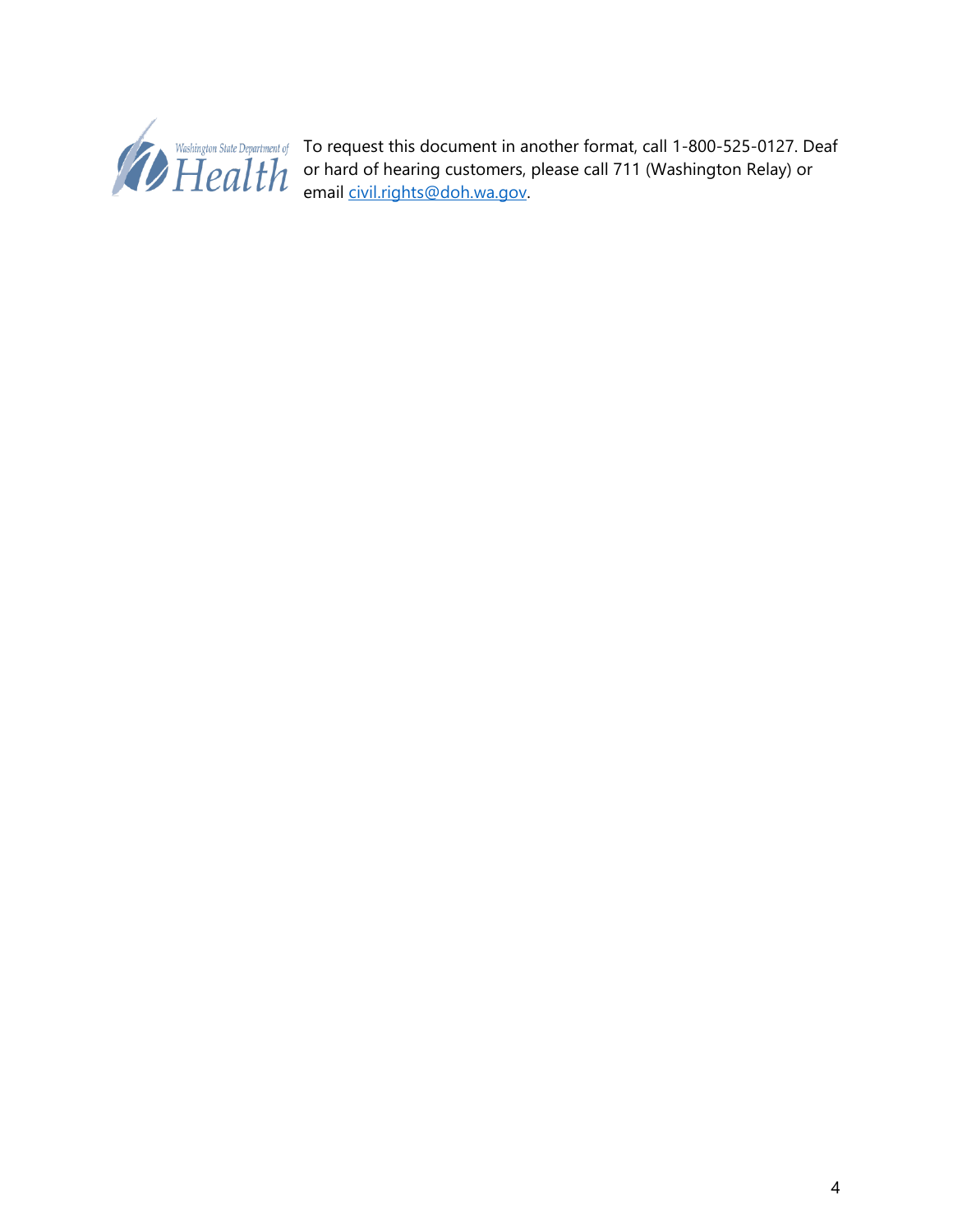# **Attachments**

# **Attachment 1: Source Approval Checklist from Appendix**

**A.3.2 of the** *[Water System Design Manual](https://www.doh.wa.gov/Portals/1/Documents/Pubs/331-123.pdf) 331-123.*

#### **Appendix A.3.2 Groundwater Source of Supply Checklist**

Address these design elements in source of supply project report and construction document submittals. Refer to Chapter 5, WAC 246-290-130 and -135, and Appendix E for further design guidance and requirements. If the new groundwater source requires treatment, refer to Appendix A.3.8.

The following guidance also applies to sources serving existing, unapproved water systems. If the source is an existing well the project proposes to convert into an "approved" water source, the water system or engineer should inform the DOH engineer about any DOH-requested information that is not available (such as a missing well log).

For new surface water supplies, contact your regional engineer for further guidance. Applicable design references include Chapters 5, 10, and 11, and Appendix A.3.8.

#### **Project Report**

- $\Box$  Source of supply analysis that justifies the need for a new or expanded source of supply and the alternative source options evaluated.
- $\square$  Water right permit or certificate issued by the Department of Ecology plus a completed Water Right Self-Assessment Form.
- $\Box$  Copies of legal documents (easements or covenants) for the sanitary control area (WAC 246-290-135). See [DOH 331-453](https://www.doh.wa.gov/portals/1/Documents/pubs/331-453.pdf) and [DOH 331-048.](https://www.doh.wa.gov/Portals/1/Documents/Pubs/331-048.pdf)
- $\Box$  Water quality test results for each source, including:
	- o Bacteriological/coliform test (bacti/coli)
	- o Inorganic chemical and physical analysis (IOC)
	- o Volatile organic chemical (VOC) test
	- o Radionuclide test (only required for community water systems)
	- o Synthetic organic chemical (SOC) tests, unless demonstrated that source can meet DOH's requirements for a monitoring waiver
	- o Results of any other tests required due to site-specific concerns
- $\square$  Assess potential effects of the new source of supply on water quality in the distribution system, especially with respect to corrosion and compliance with the Lead and Copper Rule (WAC 246-290-110(4)(d)).
- $\Box$  Assess adequacy of each reservoir overflow capacity to safely discharge the total possible flow to the reservoir (all sources, booster pump station discharges and flow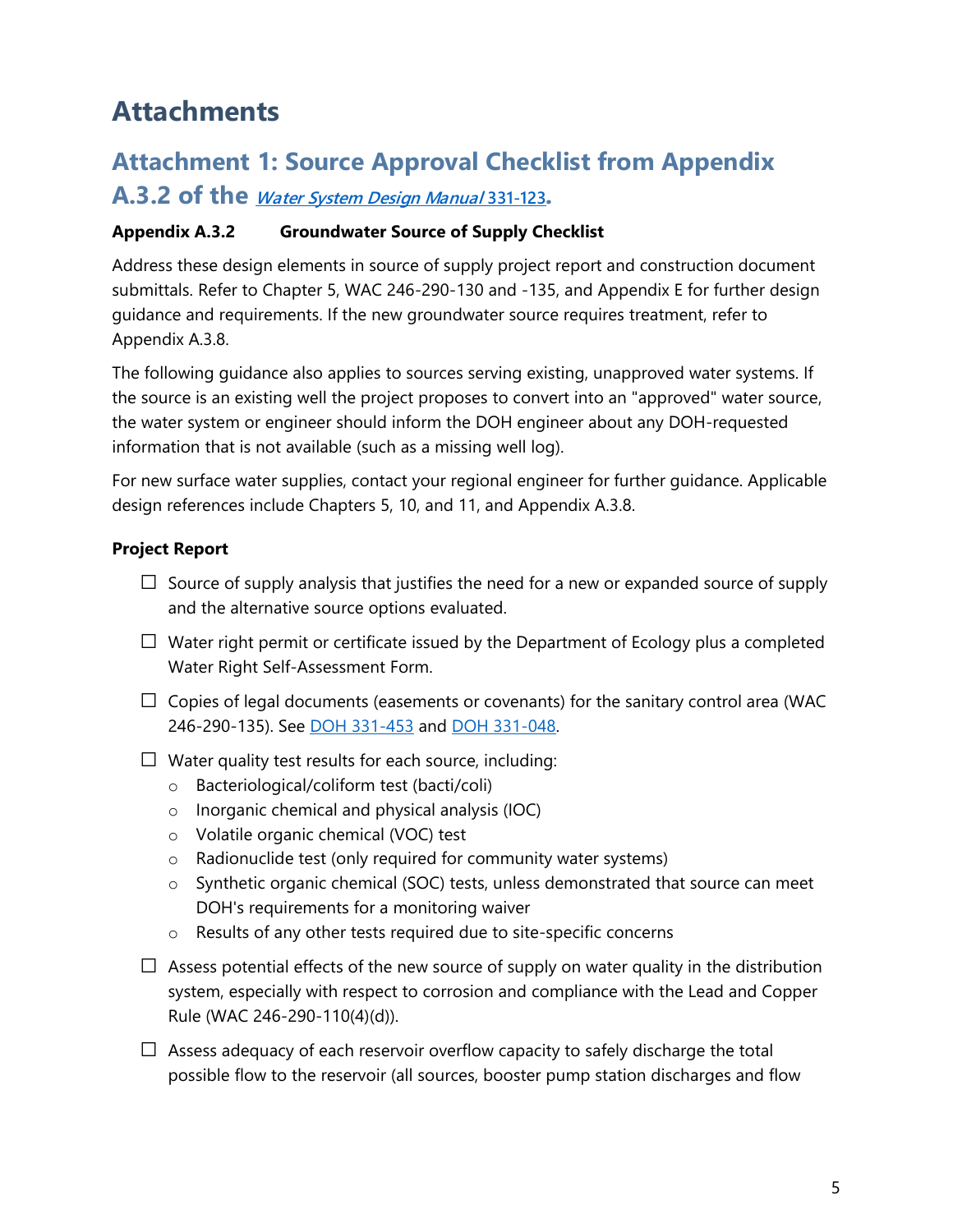through PRVs) to ensure the structural integrity of each reservoir in the event of control system failure.

- $\Box$  Well site inspection that DOH or the local health jurisdiction did.
- $\square$  Susceptibility assessment, wellhead protection area (WHPA) delineation, and contaminant inventory within the WHPA (WAC 246-290-130 and -135). See DOH 331- 274-F.
- $\square$  Update the Wellhead Protection Plan (WHPP). See  $\overline{DOH}$  331-018 and [331-106.](https://www.doh.wa.gov/Portals/1/Documents/Pubs/331-106.pdf)
- $\Box$  Well log including unique well identification tag number, surface seal, depth to open
- $\square$  interval or top of screened interval, overall depth from well the top of the casing, and elevation of top of casing.
- $\Box$  DOH well pumping test results following procedures in Appendix E.
- $\Box$  Source pump control logic and pump cycle protection. Chapter 9 has pressure tank sizing requirements and Chapter 7 has appropriate pump control levels for reservoirs.
- $\Box$  Alarm conditions.
- $\Box$  Given the triggers for mandatory CT6 and 4-log virus inactivation treatment of groundwater sources (see WAC 246-290-451 and -453, respectively) after being placed into operation, we believe it is advantageous to assess and, given construction cost and other constraints, design and install facilities capable of providing 4-log virus inactivation treatment prior to the first connection at each new groundwater source. Submit such assessment. See Appendix F.1 for hypochlorination submittal outline.
- $\Box$  Report on the evaluation of a potential groundwater under the direct influence of surface water source. See WAC 246-290-135.
- $\Box$  Natural and geotechnical hazards analysis of the well site and well house building.

#### **Construction Documents**

- $\Box$  Site piping plans including:
	- o Source meter set according to manufacturer's minimum required upstream and downstream pipe configuration.
	- o Valves (i.e., isolation, check, well pump control, air/vacuum, pressure relief). Show screen secured on each valve discharge outlet.
	- o Sample taps for raw and finished water.
	- o Location, size, type and class of pipe.
- $\Box$  Pumping equipment specifications including:
	- o Horsepower, GPM, head, pump controls, and alarm system.
	- $\circ$  Specific pump curve being used, and operation range of head and flow conditions clearly indicated on pump curve.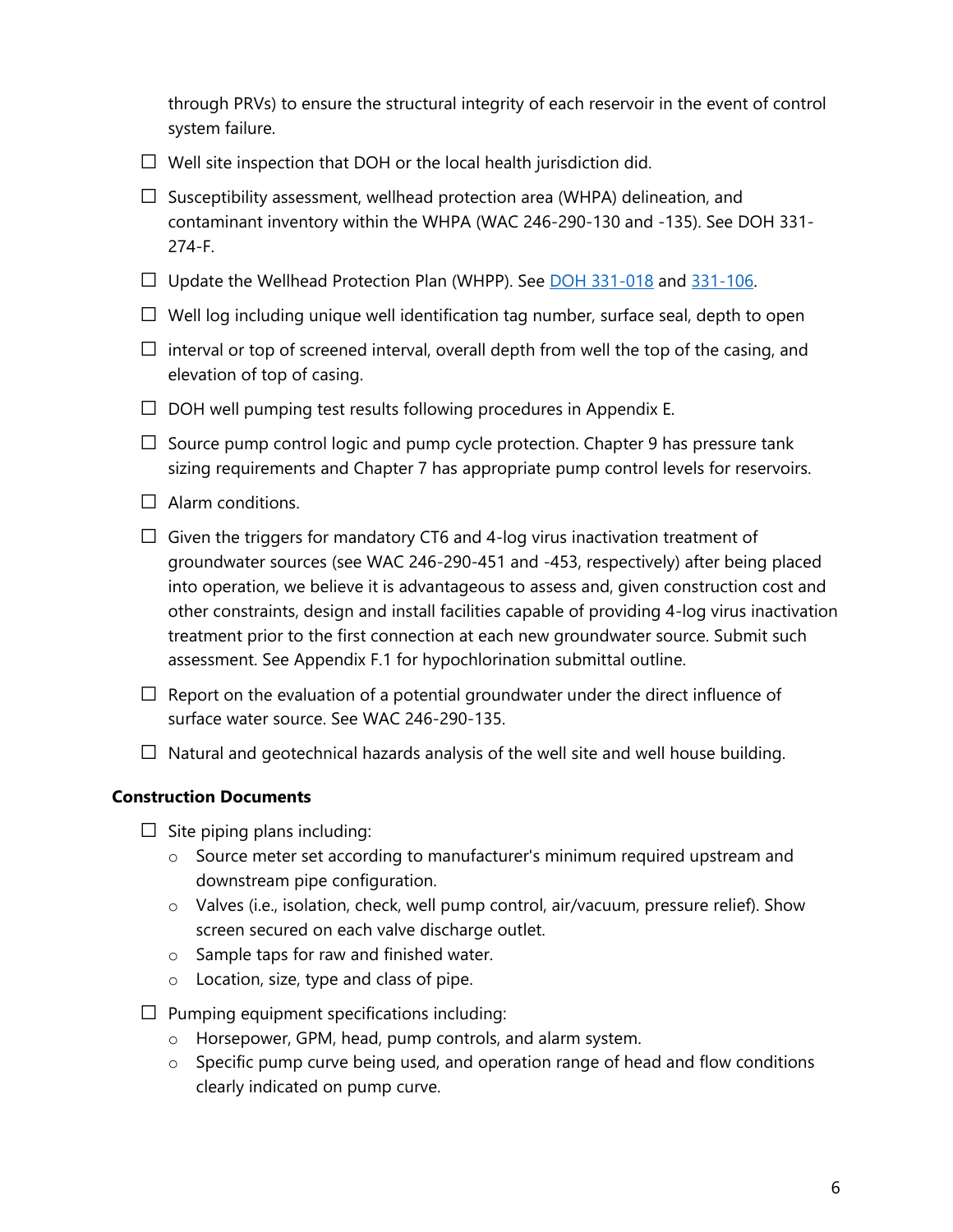- o Narrative discussion of ability of the source and pumping system to supply peak daily water volumes.
- $\Box$  Well construction details, including general design and construction standards, casing specifications, general sealing requirements and material specifications, adequately sized and screened inverted well casing vent constructed to prevent entry of contaminants, and access port for measuring water level. See Policy M.01 for information on pitless units and well caps.
- $\Box$  Map of the site and vicinity drawn to scale, including well location (township, range, and latitude-longitude), pump house, water lines, site topography, sanitary protection area, and location of potential sources of contamination including septic systems, sanitary sewers, buildings, roads, and driveways.
- $\Box$  Well house details including security measures, casing and pump house slab elevations, ventilation, room for future disinfection equipment if and when it's needed (if not currently being designed), and electrical connections allowing the use of emergency power.
- $\Box$  Building equipment and instrument layout demonstrating adequate clearance to safely enter, operate, and maintain all well house components.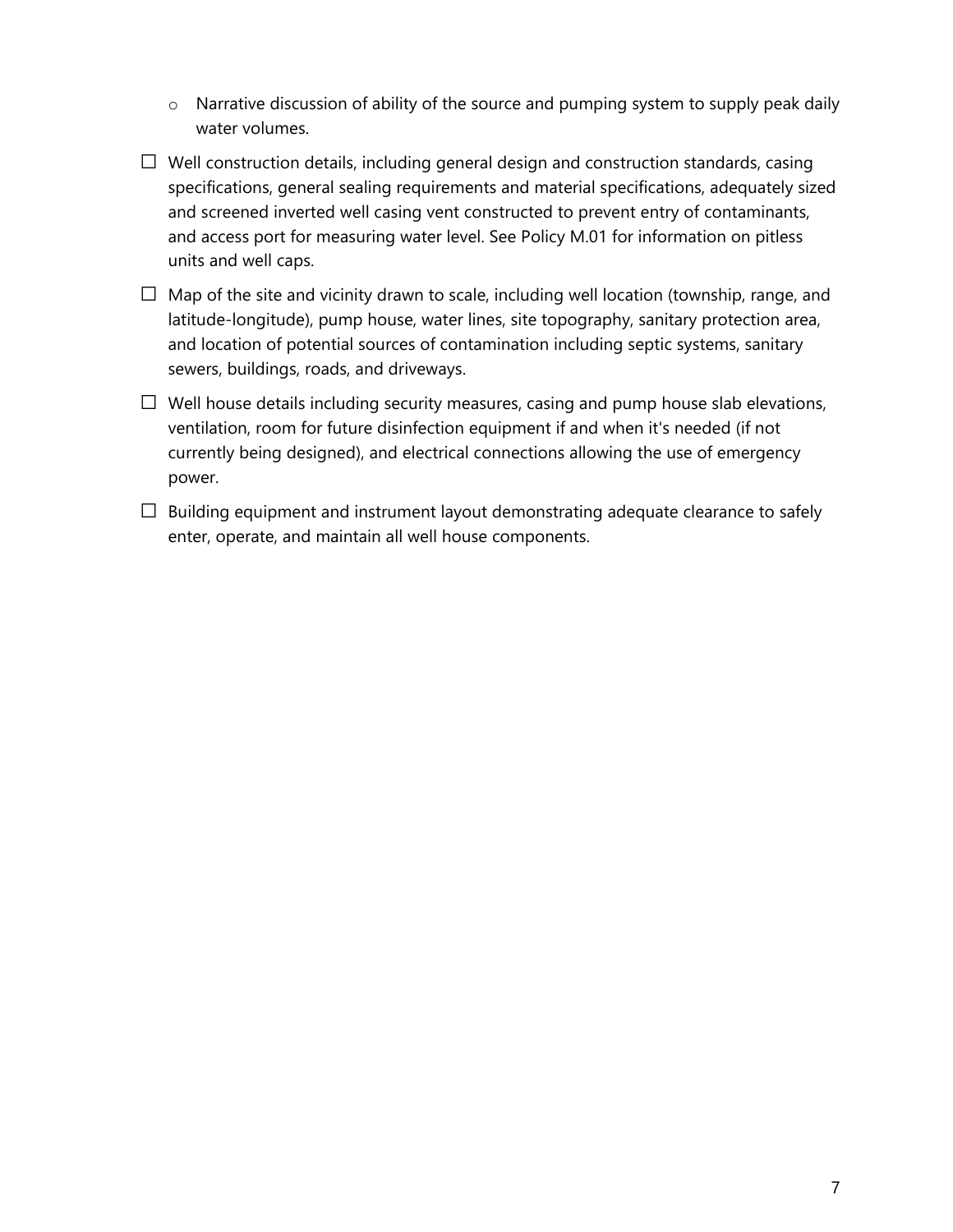# **Attachment 2: DOH Source Approval Water Quality Sampling Requirements**

| <b>Group A-TNC</b>  | <b>Group A-NTNC</b>       | <b>Group A Community</b>  |  |
|---------------------|---------------------------|---------------------------|--|
| Satisfactory coli   | Satisfactory coli         | Satisfactory coli         |  |
| <b>Complete IOC</b> | Complete IOC              | Complete IOC              |  |
| <b>Complete VOC</b> | <b>Complete VOC</b>       | Complete VOC              |  |
|                     | <b>Herbicide</b>          | <b>Herbicide</b>          |  |
|                     | <b>General pesticides</b> | <b>General pesticides</b> |  |
|                     | Fumigants*                | Fumigants*                |  |
|                     |                           | Radionuclides**           |  |

#### **Washington DOH Water Quality Monitoring Requirements for Source Approval**

*Note: Collect source approval water quality samples after the well has been pumped extensively enough that the water being pumped is representative of the aquifer. We recommend that these samples be collected at the end of the pump test. We also recommend that you deliver the samples to the lab on the same day they were collected. If that is not feasible, be sure to meet all sample preservation and hold time requirements.*

*\*Fumigants are required for all new sources in Adams, Benton, Franklin, Grant and Walla Walla Counties.*

*\*\*Radionuclide monitoring is gross alpha and radium 228 – if gross alpha + radium 228 is greater than 5 pCi/L, the system must test for radium 226; if gross alpha + radium 228 is greater than 15 pCi/L, the system must also test for radium 226 and uranium. If the system has another source with a history of high results of radionuclide constituents, we recommend that the sample from the proposed new source be analyzed for the particular radionuclide constituent that were elevated in the other well.*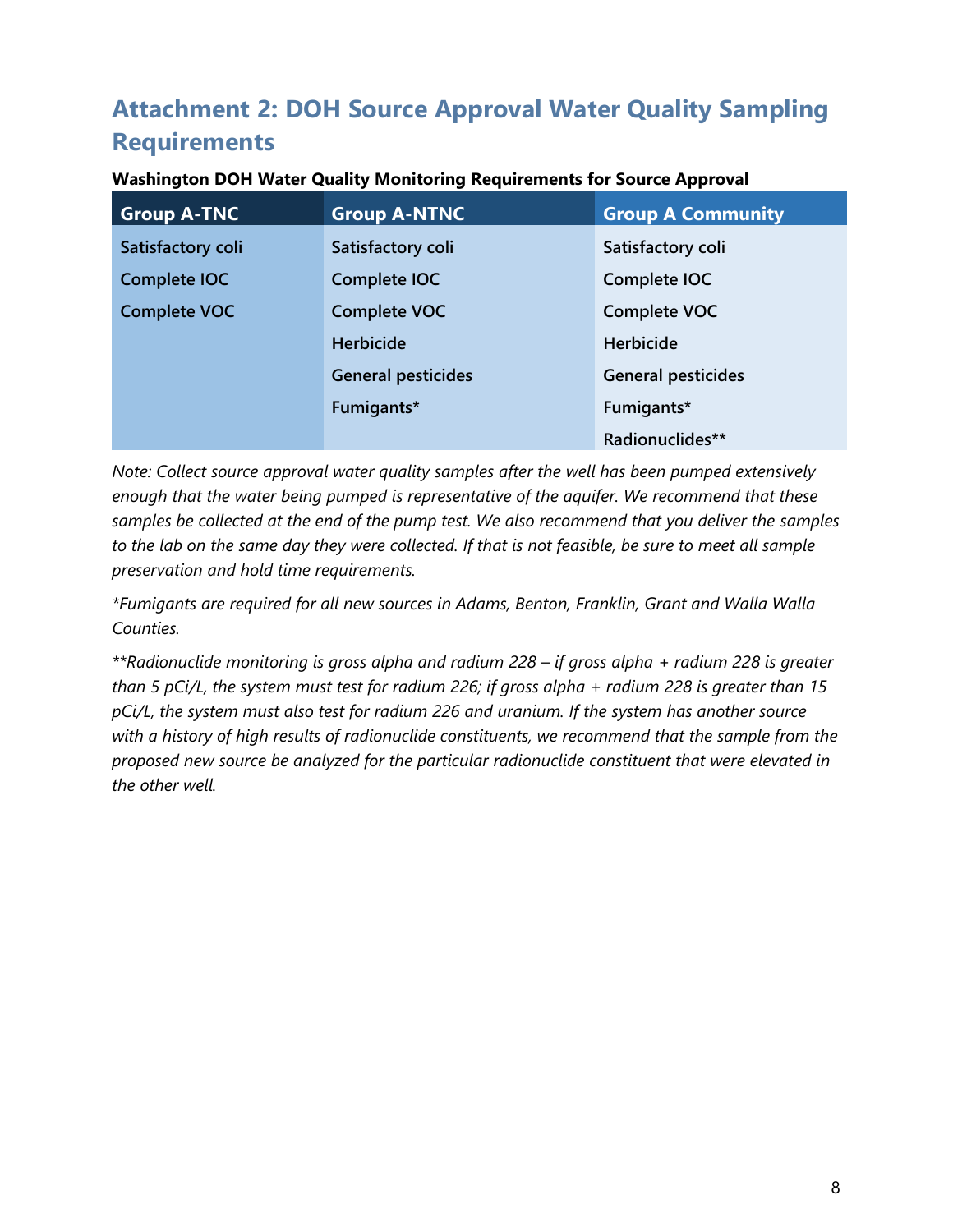# **Attachment 3: Template Declaration of Covenant and Restrictive Covenant Forms**

**Return Address:**

**DECLARATION OF COVENANT**  $\mathcal{L}_\text{max}$  and the contract of the contract of the contract of the contract of the contract of the contract of the contract of the contract of the contract of the contract of the contract of the contract of the contrac

I (we) the undersigned, owner(s) in fee simple of the land described herein, hereby declare this covenant and place same on record.

I (we) the grantor(s) herein, am (are) the owner(s) in fee simple of (an interest in) the following described real estate situated in *\_\_\_\_\_\_\_\_\_\_\_\_\_\_\_\_\_\_\_\_\_* County, State of Washington; to wit:

on which the grantor(s) owns and operates a well and waterworks supplying water for public use located on said real estate, at:

and grantor(s) is (are) required to keep the water supplied from said well free from impurities which might be injurious to the public health.

It is the purpose of these grants and covenants to prevent certain practices hereinafter enumerated in the use of said grantor(s) water supply.

NOW, THEREFORE, the grantor(s) agree(s) and covenant(s) that said grantor(s), his (her) (their) heirs, successors and assigns will not construct, maintain, or suffer to be constructed or maintained upon the said land of the grantor(s) and within 100 (One Hundred) feet of the well herein described, so long as the same is operated to furnish water for public consumption, any potential source of contamination, such as septic tanks and drainfields, sewerlines, underground storage tanks, roads, railroad tracks, vehicles, structures, barns, feed stations, grazing animals, enclosures for maintaining fowl or animal manure, liquid or dry chemical storage, herbicides, insecticides, hazardous waste, or garbage of any kind or description.

These covenants shall run with the land and shall be binding to all parties having or acquiring any right, title, or interest in the land described herein or any part thereof, and shall inure to the benefit of each owner thereof.

|                                                                      |            |  | (Seal)                                                                                                                                                                                                                                                                            |
|----------------------------------------------------------------------|------------|--|-----------------------------------------------------------------------------------------------------------------------------------------------------------------------------------------------------------------------------------------------------------------------------------|
|                                                                      |            |  | (Seal)                                                                                                                                                                                                                                                                            |
|                                                                      | Grantor(s) |  |                                                                                                                                                                                                                                                                                   |
|                                                                      |            |  |                                                                                                                                                                                                                                                                                   |
| State of Washington (b)                                              |            |  |                                                                                                                                                                                                                                                                                   |
| $County of \_$                                                       |            |  |                                                                                                                                                                                                                                                                                   |
|                                                                      |            |  | I, the undersigned, a Notary Public in and for the above named County and State, do hereby certify that on this<br>to me known to be the individual described in<br>and who executed the within instrument, and acknowledge that he (they) signed and sealed the same as free and |
| voluntary act and deed, for the uses and purposes therein mentioned. |            |  |                                                                                                                                                                                                                                                                                   |

GIVEN under my hand and official seal the day and year last above written.

Notary Public in and for the State of Washington, residing at

My Commission Expires: